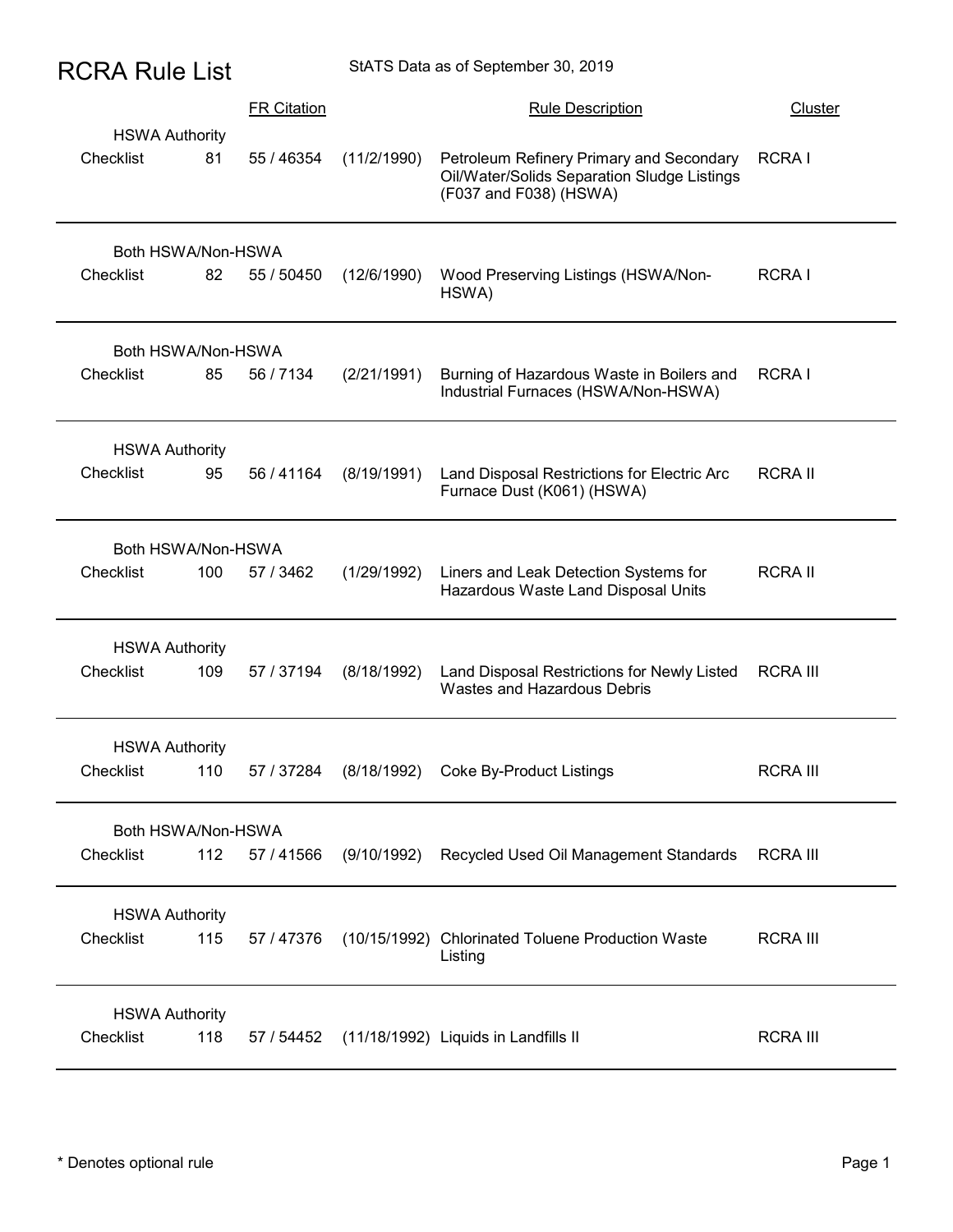| <b>RCRA Rule List</b> |  |  |
|-----------------------|--|--|
|-----------------------|--|--|

|                                    | <b>RCRA Rule List</b>                   | StATS Data as of September 30, 2019 |                                                                                                                                                                                                |                 |
|------------------------------------|-----------------------------------------|-------------------------------------|------------------------------------------------------------------------------------------------------------------------------------------------------------------------------------------------|-----------------|
|                                    | <b>FR Citation</b>                      |                                     | <b>Rule Description</b>                                                                                                                                                                        | <b>Cluster</b>  |
| Checklist                          | Both HSWA/Non-HSWA<br>120<br>57 / 61492 |                                     | (12/24/1992) Wood Preserving; Amendments to Listings<br>and Technical Requirements                                                                                                             | <b>RCRA III</b> |
| <b>HSWA Authority</b><br>Checklist | 124<br>58 / 29860                       | (5/24/1993)                         | Land Disposal Restrictions for Ignitable and<br><b>Corrosive Characteristic Wastes Whose</b><br><b>Treatment Standards Were Vacated</b>                                                        | <b>RCRA III</b> |
| Non-HSWA Authority<br>Checklist    | 128<br>59 / 458                         | (1/4/1994)                          | Hazardous Waste Management System;<br>Identification and Listing of Hazardous<br>Waste; Wastes from Wood Surface<br>Protection                                                                 | <b>RCRAIV</b>   |
| Checklist                          | Both HSWA/Non-HSWA<br>130<br>59 / 10550 | (3/4/1994)                          | Hazardous Waste Identification and Listing<br>of Hazardous Waste; Recycled Used Oil<br><b>Management Standards</b>                                                                             | <b>RCRAIV</b>   |
| <b>HSWA Authority</b><br>Checklist | 136<br>59 / 43496                       | (8/24/1994)                         | Standards for the Management of Specific<br>Hazardous Wastes; Amendment to Subpart<br>C--Recyclable Materials Used in a Manner<br><b>Constituting Disposal; Final Rule</b>                     | <b>RCRAV</b>    |
| Checklist                          | Both HSWA/Non-HSWA<br>137<br>59 / 47982 | (9/19/1994)                         | Land Disposal Restrictions Phase II--<br>Universal Treatment Standards, and<br><b>Treatment Standards for Organic Toxicity</b><br>Characteristic Wastes and Newly Listed<br>Waste              | <b>RCRAV</b>    |
| <b>HSWA Authority</b><br>Checklist | 140<br>60/7824                          | (2/9/1995)                          | Hazardous Waste Management System;<br>Carbamate Production Identification and<br>Listing of Hazardous Waste; and CERCLA<br>Hazardous Substance Designation and<br><b>Reportable Quantities</b> | <b>RCRAV</b>    |
| Non-HSWA Authority<br>Checklist    | 60 / 63417<br>148                       |                                     | (12/11/1995) RCRA Expanded Public Participation                                                                                                                                                | <b>RCRAVI</b>   |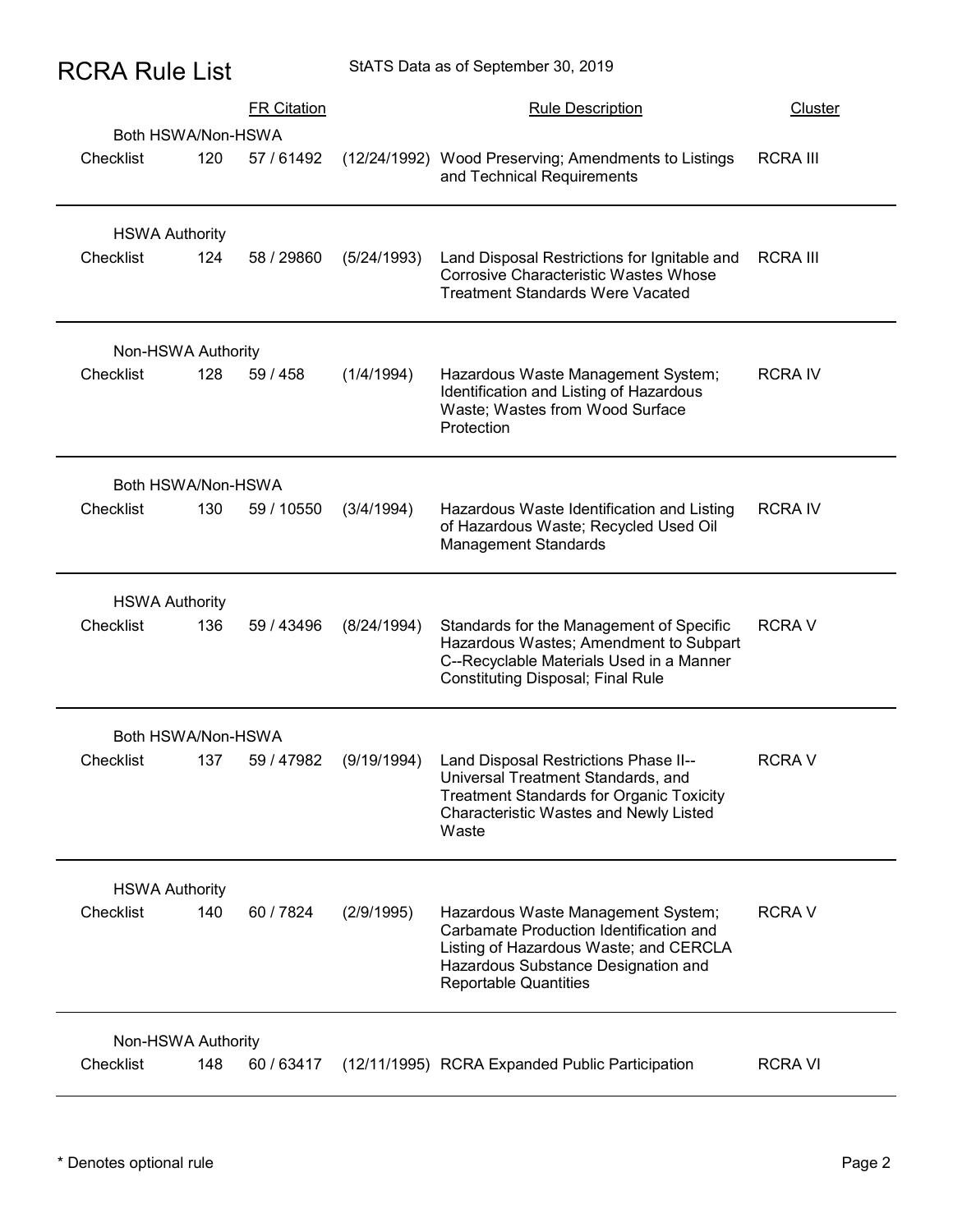|                                    | <b>RCRA Rule List</b> |                    |             | StATS Data as of September 30, 2019                                                                                                                                                                                                                   |                  |
|------------------------------------|-----------------------|--------------------|-------------|-------------------------------------------------------------------------------------------------------------------------------------------------------------------------------------------------------------------------------------------------------|------------------|
|                                    |                       | <b>FR Citation</b> |             | <b>Rule Description</b>                                                                                                                                                                                                                               | Cluster          |
| <b>HSWA Authority</b><br>Checklist | 151                   | 61 / 15566         | (4/8/1996)  | Land Disposal Restrictions Phase III--<br>Decharacterized Wastewaters, Carbamate<br>Wastes, and Spent Potliners                                                                                                                                       | <b>RCRAVI</b>    |
| <b>HSWA Authority</b><br>Checklist | 153                   | 61 / 34252         | (7/1/1996)  | Criteria for Classification of Solid Waste<br>Disposal Facilities and Practices;<br>Identification and Listing of Hazardous<br>Waste; Requirements for Authorization of<br>State Hazardous Waste Programs                                             | <b>RCRA VII</b>  |
| <b>HSWA Authority</b><br>Checklist | 154                   | 61 / 59931         |             | (11/25/1996) Hazardous Waste Treatment, Storage, and<br>Disposal Facilities and Hazardous Waste<br>Generators; Organic Air Emission Standards<br>for Tanks, Surface Impoundments, and<br>Containers                                                   | <b>RCRA VII</b>  |
| Non-HSWA Authority                 |                       |                    |             |                                                                                                                                                                                                                                                       |                  |
| Checklist                          | 156                   | 62/6622            | (2/12/1997) | Military Munitions Rule: Hazardous Waste<br>Identification and Management; Explosives<br>Emergencies; Manifest Exemption for<br>Transport of Hazardous Waste on Right-of-<br>Ways on Contiguous Properties                                            | <b>RCRA VII</b>  |
| <b>HSWA Authority</b>              |                       |                    |             |                                                                                                                                                                                                                                                       |                  |
| Checklist                          | 157                   | 62 / 25998         | (5/12/1997) | Land Disposal Restrictions - Phase IV:<br><b>Treatment Standards for Wood Preserving</b><br>Wastes, Paperwork Reduction and<br>Streamlining, Exemptions From RCRA for<br>Certain Processed Materials; and<br>Miscellaneous Hazardous Waste Provisions | <b>RCRA VII</b>  |
| <b>HSWA Authority</b><br>Checklist | 163                   | 62/64636           | (12/8/1997) | Organic Air Emission Standards for Tanks,<br>Surface Impoundments, and Containers;<br><b>Clarification and Technical Amendment</b>                                                                                                                    | <b>RCRA VIII</b> |
| <b>HSWA Authority</b>              |                       |                    |             |                                                                                                                                                                                                                                                       |                  |
| Checklist                          | 167A                  | 63 / 28556         | (5/26/1998) | Land Disposal Restrictions Phase IV -<br>Treatment Standards for Metal Wastes and<br><b>Mineral Processing Wastes</b>                                                                                                                                 | <b>RCRA VIII</b> |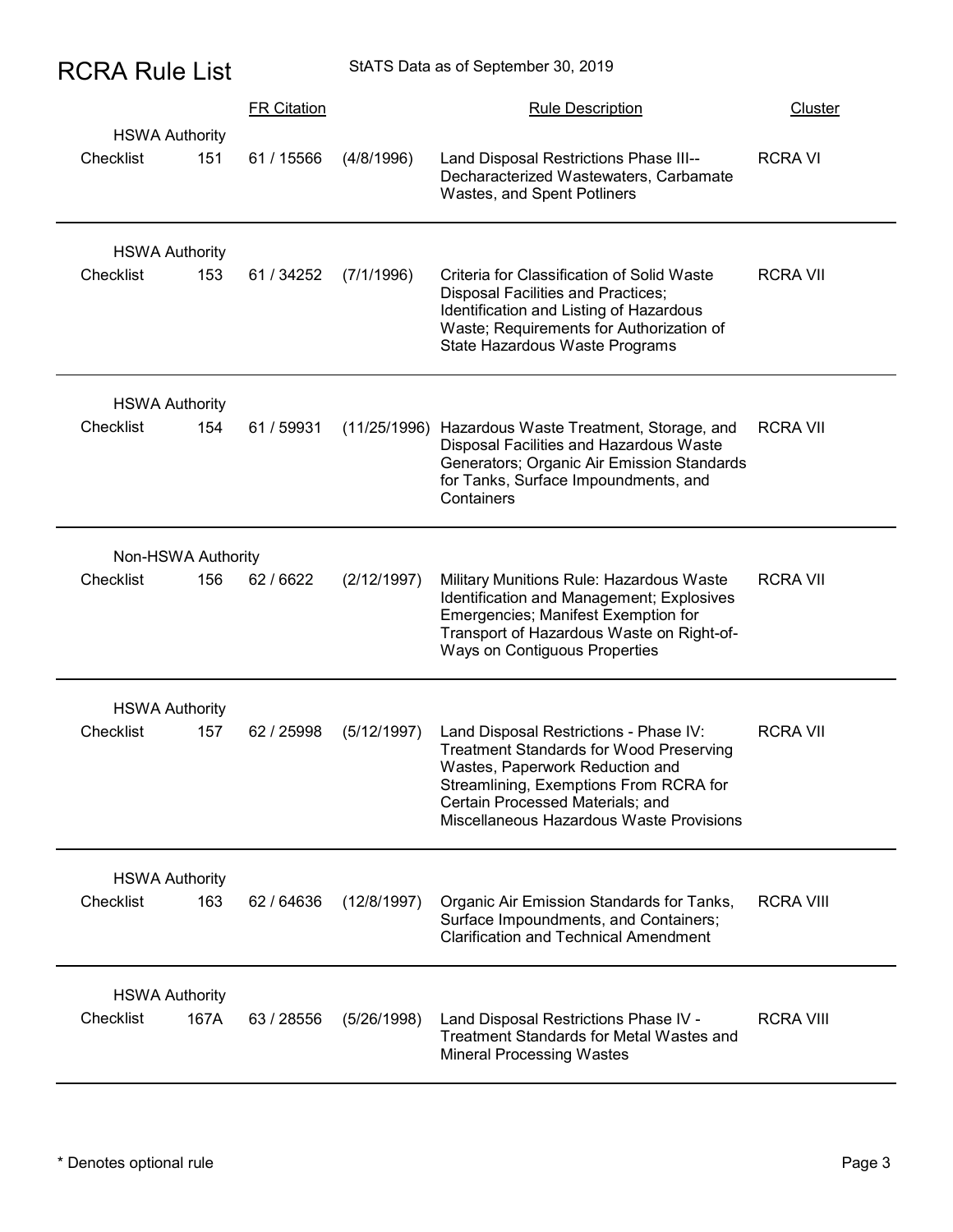| <b>RCRA Rule List</b> |  |  |
|-----------------------|--|--|
|-----------------------|--|--|

| <b>RCRA Rule List</b>                     |                    |             | StATS Data as of September 30, 2019                                                                                                                                                                                                                                               |                 |
|-------------------------------------------|--------------------|-------------|-----------------------------------------------------------------------------------------------------------------------------------------------------------------------------------------------------------------------------------------------------------------------------------|-----------------|
|                                           | <b>FR Citation</b> |             | <b>Rule Description</b>                                                                                                                                                                                                                                                           | <b>Cluster</b>  |
| <b>HSWA Authority</b><br>Checklist<br>169 | 63/42110           | (8/6/1998)  | <b>Petroleum Refining Process</b>                                                                                                                                                                                                                                                 | <b>RCRAIX</b>   |
| <b>HSWA Authority</b><br>Checklist<br>171 | 63 / 47409         | (9/4/1998)  | <b>Emergency Revisions of LDR Treatment</b><br><b>Standards</b>                                                                                                                                                                                                                   | <b>RCRAIX</b>   |
| <b>HSWA Authority</b><br>Checklist<br>173 | 63 / 51254         | (9/24/1998) | Land Disposal Restrictions Treatment<br><b>Standards (Spent Potliners)</b>                                                                                                                                                                                                        | <b>RCRAIX</b>   |
| <b>HSWA Authority</b><br>177<br>Checklist | 64 / 3381          | (1/21/1999) | <b>Organic Air Emission Standards</b>                                                                                                                                                                                                                                             | <b>RCRAIX</b>   |
| Both HSWA/Non-HSWA<br>179<br>Checklist    | 64 / 25408         | (5/11/1999) | Land Disposal Restrictions Phase IV --<br><b>Technical Corrections and Clarifications to</b><br><b>Treatment Standards</b>                                                                                                                                                        | <b>RCRAIX</b>   |
| Both HSWA/Non-HSWA<br>182<br>Checklist    | 64 / 52827         | (9/30/1999) | <b>NESHAPS: Final Standards for Hazardous</b><br>Air Pollutants for Hazardous Waste<br>Combustors (MACT Rule)                                                                                                                                                                     | <b>RCRAX</b>    |
| Both HSWA/Non-HSWA<br>Checklist<br>183    | 64 / 56469         |             | (10/20/1999) Land Disposal Restrictions; Wood<br>Preserving Wastes, Metal Wastes, Zinc<br>Micronutrients Fertilizer, etc.                                                                                                                                                         | <b>RCRAX</b>    |
| <b>HSWA Authority</b><br>Checklist<br>189 | 65 / 67068         | (11/8/2000) | Hazardous Waste Management System;<br>Identification and Listing of Hazardous<br>Waste; Chlorinated Aliphatics Production<br>Wastes; Land Disposal Restrictions for<br>Newly Identified Wastes; and CERCLA<br>Hazardous Substance Designation and<br><b>Reportable Quantities</b> | <b>RCRAXI</b>   |
| Both HSWA/Non-HSWA<br>Checklist<br>195    | 66 / 58258         |             | (11/20/2001) Inorganic Chemical Manufacturing Wastes<br>Identification and Listing                                                                                                                                                                                                | <b>RCRA XII</b> |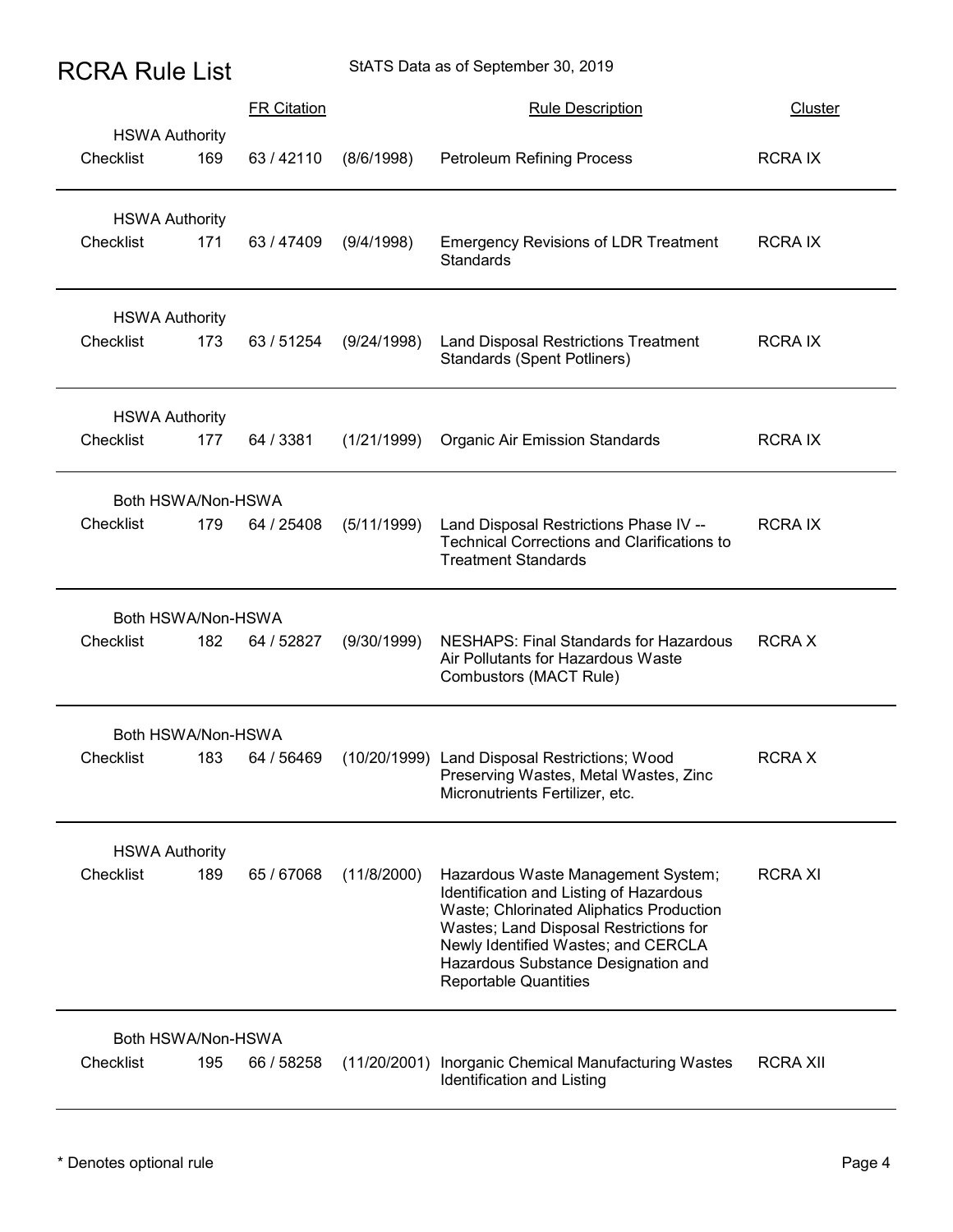| <b>RCRA Rule List</b> |  |  |
|-----------------------|--|--|
|-----------------------|--|--|

| <b>RCRA Rule List</b>              |      |                                  |             | StATS Data as of September 30, 2019                                                                         |                                   |
|------------------------------------|------|----------------------------------|-------------|-------------------------------------------------------------------------------------------------------------|-----------------------------------|
| Non-HSWA Authority<br>Checklist    | 199  | <b>FR Citation</b><br>67 / 11251 | (3/13/2002) | <b>Rule Description</b><br>Vacatur of Mineral Processing Spent<br>Materials Being Reclaimed as Solid Wastes | <b>Cluster</b><br><b>RCRA XII</b> |
| Both HSWA/Non-HSWA<br>Checklist    | 200  | 67 / 48393                       | (7/24/2002) | and TCLP Use with MGP Waste<br>Zinc Fertilizers Made From Recycled<br>Hazardous Secondary Materials         | <b>RCRA XIII</b>                  |
| <b>HSWA Authority</b><br>Checklist | 206  | 70/9138                          | (2/24/2005) | Non-wastewaters from Dyes and Pigments                                                                      | <b>RCRA XV</b>                    |
| Both HSWA/Non-HSWA<br>Checklist    | 207  | 70 / 10776                       | (3/4/2005)  | Uniform Hazardous Waste Manifest                                                                            | <b>RCRA XV</b>                    |
| Non-HSWA Authority<br>Checklist    | 222  | 75 / 1236                        | (1/8/2010)  | OECD Requirements; Export Shipments of XX<br>Spent Lead-Acid Batteries                                      |                                   |
| Both HSWA/Non-HSWA<br>Checklist    | 223  | 75 / 12989                       | (3/18/2010) | Hazardous Waste Technical Corrections<br>and Clarifications                                                 | XX                                |
| Non-HSWA Authority<br>Checklist    | 224  | 75 / 33712                       | (6/15/2010) | Withdrawal of the Emission Comparable<br><b>Fuel Exclusion</b>                                              | XX                                |
| Non-HSWA Authority<br>Checklist    | 231  | 79/7518                          | (2/7/2014)  | Hazardous Waste Electronic Manifest<br>System                                                               | <b>XXIII</b>                      |
| <b>HSWA Authority</b><br>Checklist | 232  | 79 / 36220                       | (6/26/2014) | Revisions to the Export Provisions of the<br><b>CRT Rule</b>                                                | <b>XXIII</b>                      |
| Non-HSWA Authority<br>Checklist    | 233A | 80 / 1694                        | (1/13/2015) | Revisions to the Definition of Solid Waste-<br>Non-waste determinations and variances                       | <b>XXIV</b>                       |